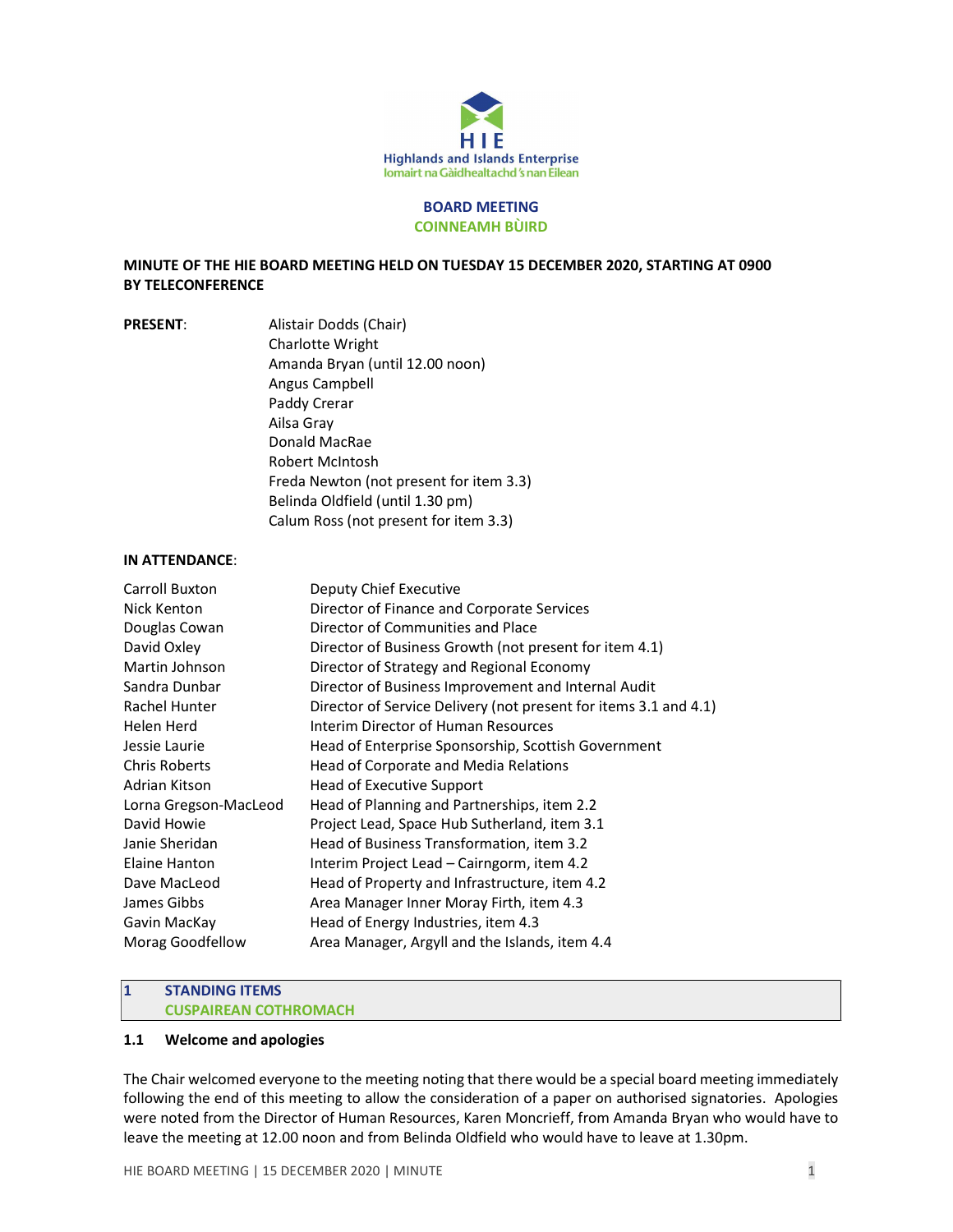# 1.2 Declarations of interest

The following interests were declared:

- Amanda Bryan noted a financial interest in item 4.3 Nigg Marine Wind Energy Tower Factory arising as a result of her role in Crown Estate Scotland (CES). It was agreed that she would be excluded from the current board consideration and leave the meeting when this item is discussed.
- Freda Newton and Calum Ross noted their financial interest in item 3.3 Digital Grants as owners of businesses account managed by HIE that have applied for digital enablement grants. It was agreed that they would be excluded from the current board consideration and leave the meeting when this item is discussed.
- Angus Campbell is Deputy Chair of NatureScot, which has been involved in HIE-led projects at Cairngorm and Space Hub Sutherland. This was noted, but considered not to present a conflict.
- Belinda Oldfield has a third party interest in Mott MacDonald, which has involvement in engineering works affecting the Cairngorm funicular. This was considered not to present a conflict.
- Rachel Hunter noted a conflict of interest in relation to items 3.1 and 4.1. It was agreed that she would leave the meeting when these items are discussed.

# 1.3 Minute of Board meeting held on 27 October 2020

Two corrections were noted in the draft minute. A reference on page 3 in item 1.5 to the Chair having met Crown Estate Scotland would be amended to clarify that the meeting had been with the Chair and Chief Executive of that organisation and the HIE Chief Executive had also been present. In item 3.1b on page 9, reference needs to be made that this was the preferred option of the consultants and not the Board.

Subject to these amendments, the minute was approved as an accurate record.

## 1.4 Matters arising from the minute and action grid

The Chief Executive confirmed that the WES business case had now been submitted to Scottish Ministers. Positive feedback had been received and a decision was awaited.

It was confirmed that a meeting had taken place with Board members who wished to discuss further the organisation's support for Gaelic. Actions will be taken forward, including discussions with Bord Na Gàidhlig and an update will be provided to the next Board meeting.

All other matters arising from the minute and action grid were covered in today's meeting.

## 1.5 Chair and Chief Executive update

The Chief Executive provided an update on the all staff conference that had taken place virtually on 4 November, noting that the Chair Alistair Dodds, and Board member Angus Campbell had been actively involved on the day and other Board members had also joined the conference. Feedback from staff has been good and survey feedback post event was very positive.

It was outlined that HIE had been asked to deliver a new £15m Covid-19 fund in relation to the wedding / civil partnership sector at short notice. There are concerns with regards to capacity with much still to be developed. A letter has been sent to Mary McAllan, Director, Economic Development, Scottish Government, outlining HIE's concerns, with Scottish Enterprise doing the same. There is also the potential for HIE to be involved in further funding of £3m to the Ski sector. The Board noted their concern that HIE had been placed in this position, particularly during an exceptionally challenging period and with the financial year-end approaching.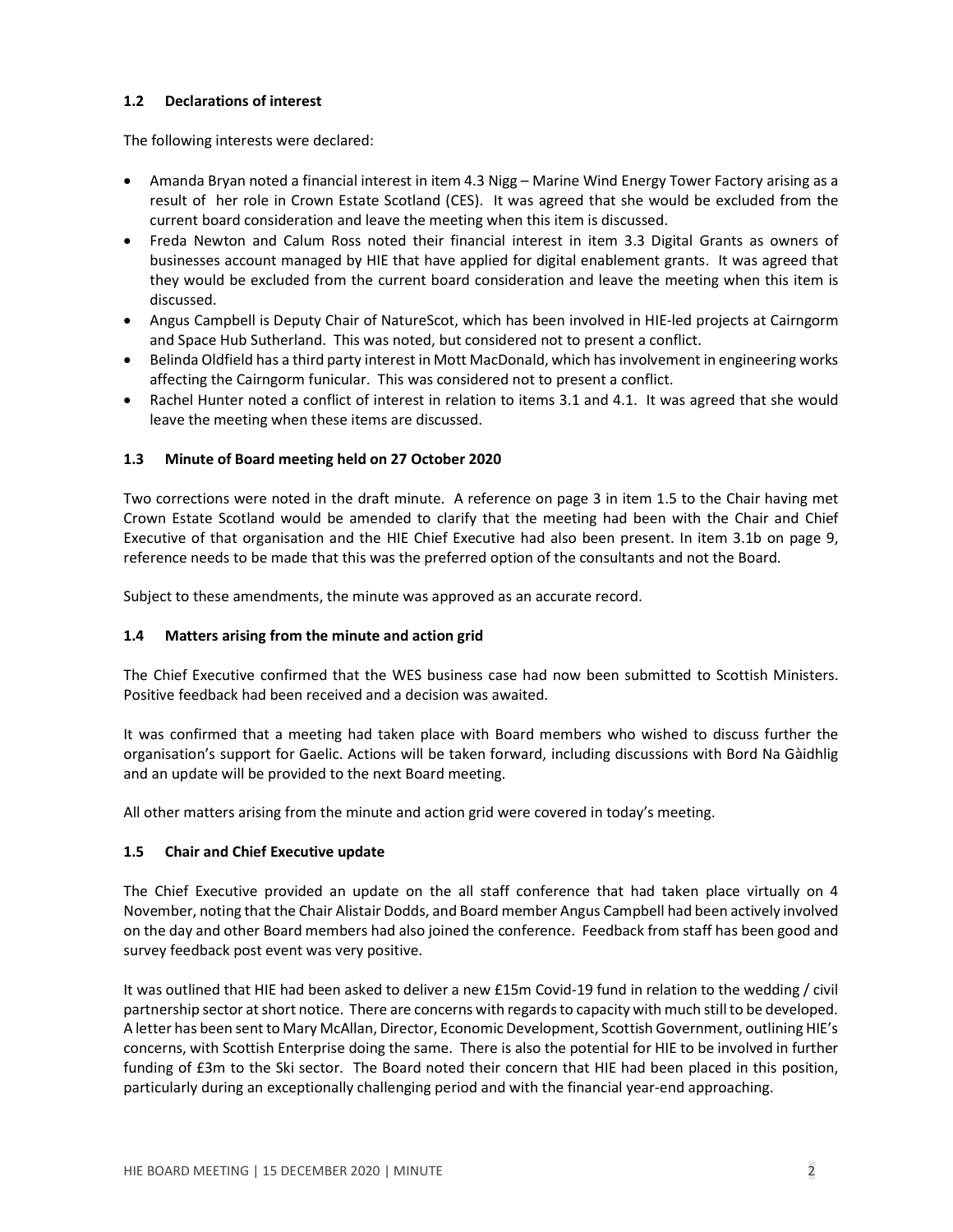A letter of comfort has been received from the Scottish Government in relation to HIE's delivery of the Scottish Land Fund.

A new edition of Focus magazine which is a free magazine published by HIE twice a year has just been published, with feedback showing that it had again been well received by customers and the wider public.

The Chief Executive confirmed that the Scottish Government and BT had signed the North Lot of the national R100 broadband rollout programme.

The leadership team had recognised concerns about staff welfare due to the volume of work and the resulting long hours being worked. It was noted that there is no part of the organisation that hasn't been affected by this. Steps have been taken to address this with staff being supported to work flexibly from home, make use of annual and special leave as well as various initiatives to facilitate and encourage health and wellbeing introduced by Human Resources, including webinars for staff and line managers and the introduction of a mental health first aiders scheme. The Board noted their appreciation of the work being undertaken by HIE staff over and above the normal Business as Usual activity and asked that their thanks be recorded and communicated to all staff.

The Chair updated on his regular monthly meeting with the Cabinet Secretary where budgets had been a key topic of discussion. Future and in-year budgets were discussed with specific reference made to the £4m reduction in HIE's 2020-21 revenue budget and the request made to HIE to pay for administration of the PERF fund.

The Enterprise and Skills Strategic Board (ESSB) had met to discuss the development of a strategy for next year. The Chair of HIE noted that there was a need to avoid the risk of placing any additional burden on the exceptionally demanding workloads currently being carried by staff in all agencies to address impacts arising from COVID and Brexit.

The programme of engagement with all Local Authorities in the HIE region continues and has been very worthwhile, with a range of topics covered.

The second in a programme of scheduled events with businesses in area team locations was held in December and involved the Orkney area team and a selection of businesses. This was a positive meeting and discussion with input from Board members Belinda Oldfield and Angus Campbell. It was agreed that these events should continue to be rolled out across the region.

# 2 RESOURCES AND GOVERNANCE GOIREASAN IS RIAGHLACHAS

## 2.1 Financial statement

The Director of Finance and Corporate Services presented a report summarising HIE's financial position to the end of November. At the October Board the capital forecast for the year showed a £2.88m under-commitment and therefore a real risk of underspend. Since then, significant progress has been made, in particular there has been 1) £1.1m new commitment under the Digital Enablement Grant Scheme; 2) £1.1m to Community Led Tourism Infrastructure; 3) £0.67m to Young Company Investment Growth and 4) In addition, SG has agreed to defer the whole of the £5.43m funding for Nigg East Quay that was due in 20/21. This is in line with the slippage on the project.

Mainly as a result of these changes HIE is now showing an over-commitment of £8.2m capital, so there is confidence that the budget will be spent in full. All the new programmes however are back-ended into the final quarter and overall there is around £16m to spend in the final four months, compared to £10.6m spent in the first eight months. One of the risks to delivery of the budget are the additional requests from the Scottish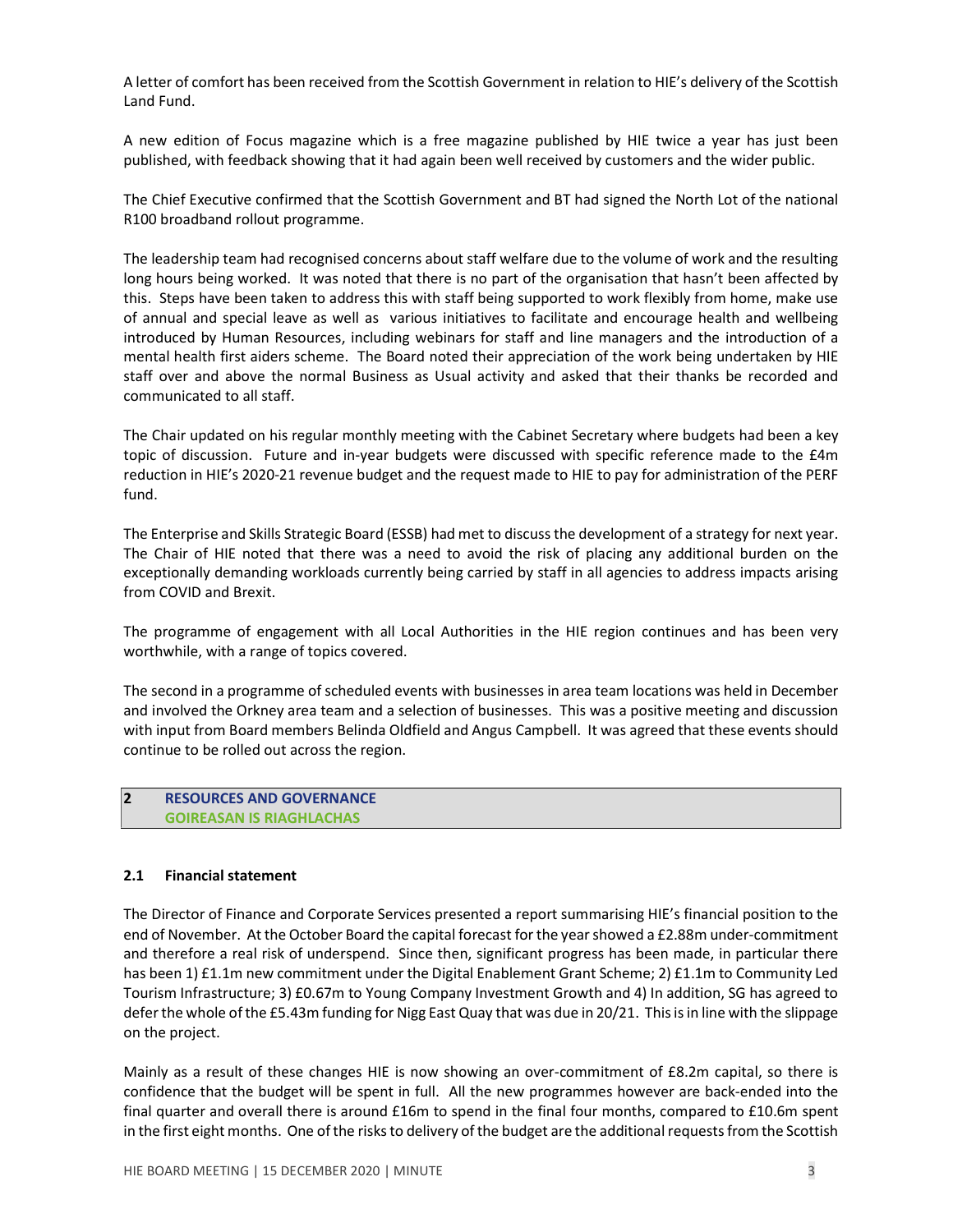Government to transact national programmes such as the Hotel Support and Wedding Venue funds. This will require real focus in the final quarter.

# [Paragraph removed in the interests of the effective conduct of public affairs.]

HIE is still awaiting a decision from the Scottish Government regarding the formal request to have COVID pressures of £863k covered and we are also waiting for clarity as to whether SE will seek a share of the Umi costs of £360k relating to PERF. Sponsor Team has confirmed that no firm decision has been made on either. If these issues are resolved, there would be confidence of breaking even without having to defer grant payments to the next financial year.

The Board noted that the VAT position remained ongoing and sought assurance that this would be resolved. It was explained that the contacts for this were now in Scotland having moved from Newcastle, that HIE is working with them to review back to 2014 and this is expected to be resolved in the New Year, as was the new VAT calculation method.

The Chair welcomed progress in confirming the budget for WES with the Scottish Government, and asked for the Board to be informed of the outcome as soon as this has been signed off. The Board also sought clarity from the Director of Finance and Corporate Services on the forecast underspend for WES in 2020/21.

# 2.2 Operating plan

# Lorna Gregson-MacLeod joined the meeting.

The Head of Planning and Partnerships presented an update on progress with the draft operating plan. A working draft, entitled the Plan for Jobs and Communities, had been circulated in advance of the meeting. Draft guidance had been received from the Scottish Government on 1 December for the current year and indications are that new guidance for 2021-22 will be issued in April. The priorities set are 1) a national mission to create new jobs, good jobs and green jobs, with a particular focus on young people; 2) promoting lifelong health and wellbeing; and 3) advancing equality and helping our young people grasp their potential.

The working draft sets out the broad framework and actions within the three key priorities. Further work is required to establish and present the joint actions being undertaken across the enterprise and skills agencies and partners. Other key areas that will need to evolve and expand include HIE's approach to 1) supporting young people; 2) women (especially female entrepreneurship); 3) supporting, promoting and delivering fair work, and; 4) community wealth building. Net zero targets are in discussion with other enterprise agencies to measure the green impact. The draft infographics will be updated with a focus on social impact in particular with a final draft being presented to the Board in February 2021.

The Chief Executive highlighted that she was keen to see a clear link between the strategic context and priorities to ensure that there were appropriate resources to deliver these.

The Board welcomed the development of the draft document. There was discussion around the priorities and the need to provide clarity on what specific actions HIE would be taking in these areas. A shorter summary would be useful, possibly as an infographic. It was also noted that more emphasis was required upfront on actions to drive population growth, particularly in fragile areas, and the need to show that headway was being made in this area.

The Chief Executive welcomed the comments on the current draft, noting that they reflected discussions with the team.

The Head of Enterprise Sponsorship, Scottish Government confirmed that the final draft of the Guidance Letter for 2020-21 had been approved the previous day by the Cabinet Secretary. Once received by HIE, a copy will be circulated to the Board.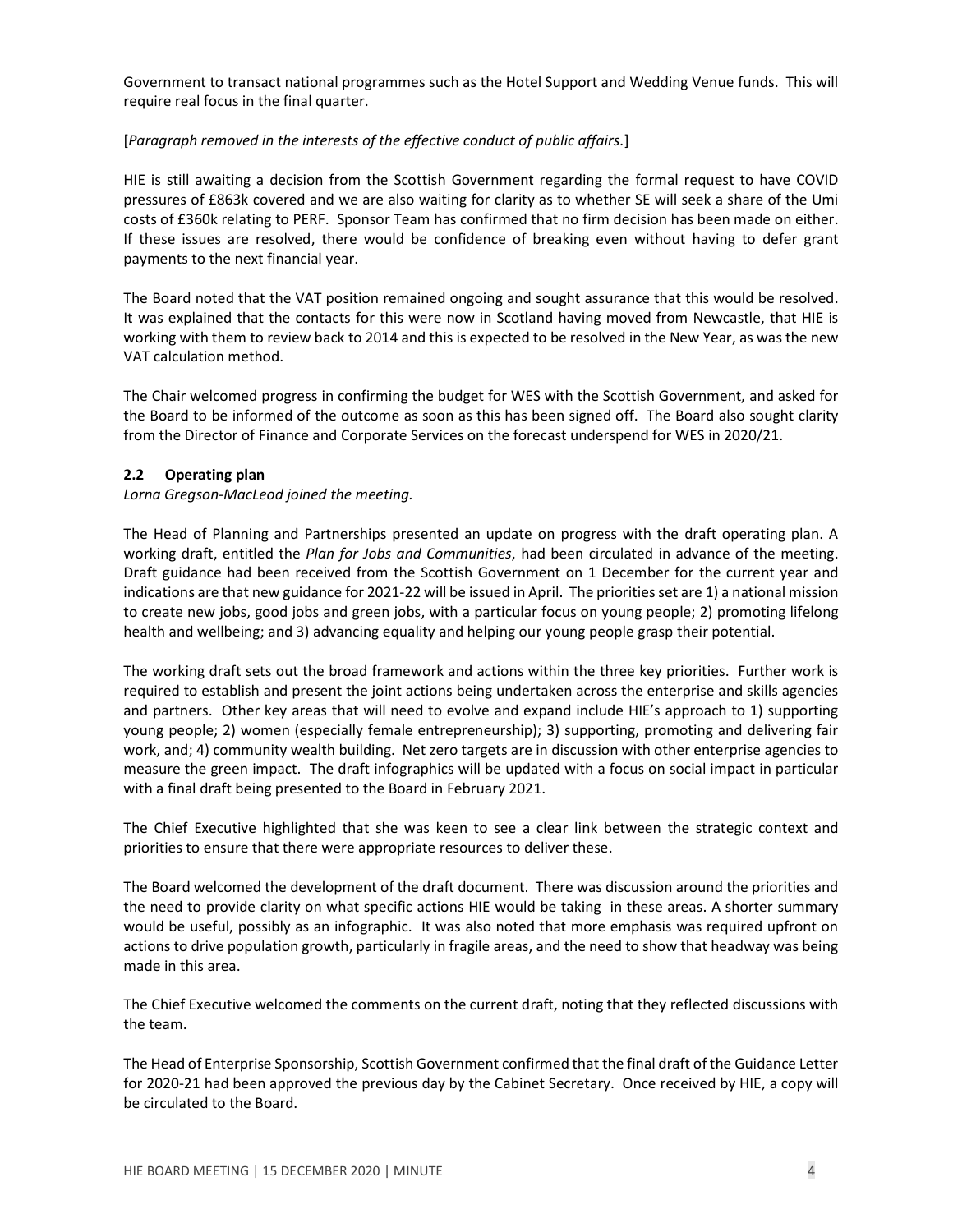The Chair thanked the Head of Planning and Partnerships for the work that had gone into the document and looked forward to receiving a final draft for the February Board meeting.

Lorna Gregson-MacLeod left the meeting.

# 2.3 Risk register

The Director of Business Improvement and Internal Audit provided a brief update on the HIE risk register highlighting new and amended risks and the movement of scores over time. These included the addition of three new risks, the Business Transformation Programme, BiFab/Arnish Yard and a further Cairngorm risk reflecting the commencement of funicular strengthening works. The register has also been updated in relation to Brexit preparedness and the Nigg Court Case.

The Board questioned a risk related to the use of the Zoom virtual conference platform which HIE staff were instructed not to use because of security concerns expressed by information services provider EIS. They were keen to understand if this was a blanket ban and the impact this has on participation with third parties. The Director of Finance and Corporate Services confirmed that EIS's position was that the only safe way to use Zoom is to join by telephone and that HIE need to be consistent on this. The Board noted that Zoom is widely used by other Boards and secure institutions including banks, with all access being managed by password protection. It was agreed that the Director will convey the Board's views to EIS and report back at the next meeting.

# 2.4 Risk and Assurance Committee draft minute, 1 December 2020 (verbal)

The Chair of the Risk and Assurance Committee (RAC) reported on matters discussed at the most recent meeting, held virtually on 1 December 2020. In relation to the previous discussion on Zoom, it was noted that this meeting had been held by Skype, in line with EIS instructions, and some connectivity issues had been experienced.

Papers discussed included updates on Space and Cairngorm with comments from the RAC captured in the papers presented to today's Board meeting. Progress was noted in relation to EU funding for Creative Industries, with a claim due to be made this month. Recruitment is underway for a Head of Information Governance which was welcomed, with an update due in early spring. A request had been made for clearer reports to be provided by EIS and the committee commended staff on the work that had been undertaken refreshing the Corporate Risk Register.

The Committee commented on the good progress made and on the value of the extra development sessions delivered specifically for the RAC, which are open to all Board members.

A pilot of a new cover paper for items to be discussed by the Committee had been undertaken for the RAC meeting. It was agreed that this had been successful and will be rolled out for papers being presented at HIE Board meetings from February 2021.

# 2.5 Delegated authorities

The Director of Business Improvement and Internal Audit presented a paper on Delegated Authorities, highlighting that it is best practice to review this document regularly and to link it to the operating agreement to provide clarity and consistency with regard to operational requirements. The authorities lie with the directorate or job titles with the appropriate remit to allow for some future-proofing of the document in the event of changes to HIE organisational structure or authorities.

The Chair thanked the Director for the paper, welcoming the clarity it provided for effective governance. The Board raised a number of points from the document for further review and follow-up including, 1) for investments greater than £500k and up to and including £2.0m this should be the Chief Executive as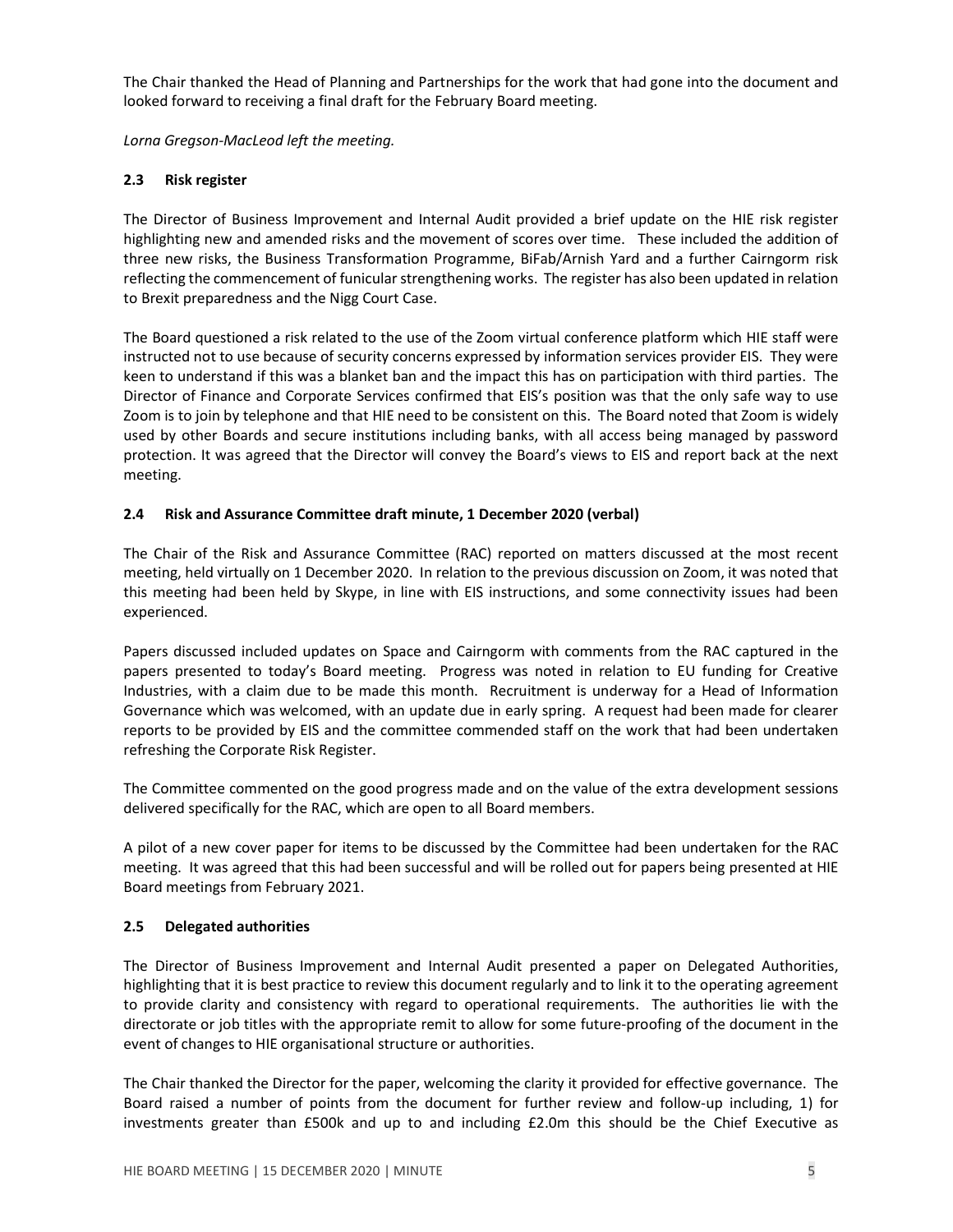accountable officer or delegated by the Chief Executive to the Leadership Team; 2) Leadership Team quorum of two, this needs to be two members of the Leadership Team, not including the sponsoring Director; 3) Increase clarity on significant project changes which should go back to the HIE Board including that all funding increases which would result in HIE funding increasing to amounts greater than £2m should go to the HIE Board.

The Board also requested early sight, if possible, of investment requests and proposals that are below the £2m threshold, but which could be followed by further funding requests that would increase overall budget and make a future Board decision necessary. In addition, it was important to specify that decisions requiring approval from the Scottish Government, including novel and contentious matters, should be considered by the Board before submission to government. Lastly, it was noted that the current £500k aggregate limit for writeoffs being reported to the Board was quite high and would be reviewed.

The Chief Executive thanked the Board for the good comments which will be reviewed and incorporated into a final draft by the Director of Business Improvement and Internal Audit. This final draft will be provided to the Chair by email in the first instance with the final draft being presented to the Board meeting in February

# 3 INVESTMENT DECISIONS CO-DHÙNAIDHEAN AIRGEAD-TASGAIDH

# 3.1 Space Hub Sutherland

Note: The running order of the meeting was rescheduled so that item 4.1, Space programme, could be taken immediately before this item.

David Oxley left the meeting for item 4.1, and rejoined to present item 3.1. Rachel Hunter left the meeting for item 4.1, and remained absent while item 3.1 was considered. David Howie joined the meeting for item 3.1.

The Director of Business Growth presented a paper providing a comprehensive update on the development of Space Hub Sutherland, with a focus on current risks. Approval was also sought for further funding of £964,000 to enable continuation of the project until June 2021.

# [Paragraph removed in the interests of the effective conduct of public affairs.]

The paper described good progress that had made across several complementary workstreams, including due diligence to inform a full business case for the spaceport, market analysis and a detailed economic impact assessment. Consultants engaged by HIE, RSM Ltd and SpaceTec Partners, had produced initial findings indicating that the project presented a substantial economic opportunity for the Highlands and Islands and should, in their view, continue to be progressed. The Director noted that HIE's launch partner Orbex had in the past few days announced that it had secured a multi-million pound investment package and publicly reaffirmed its intention to launch from Sutherland.

[Paragraph removed in the interests of the effective conduct of public affairs.]

[Paragraph removed in the interests of the effective conduct of public affairs.]

[Paragraph removed in the interests of the effective conduct of public affairs.]

There was appreciation for the work carried out by RSM and SpaceTec, which had robustly demonstrated the scale of opportunity and increased the store of detailed knowledge and information on space across the UK. Members welcomed the development of a stakeholder engagement plan and stressed the importance of this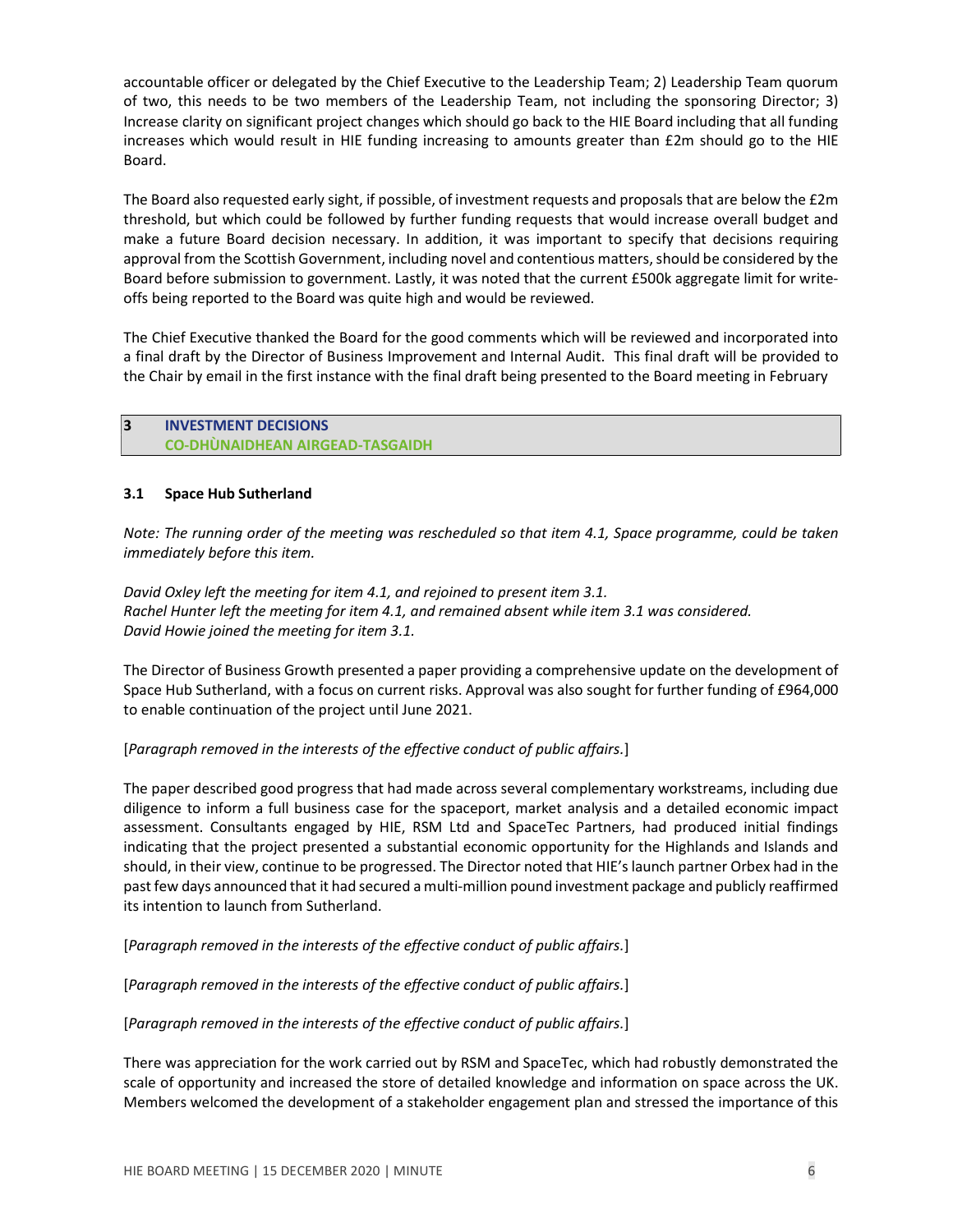aspect. It was also important that HIE continued to recognise the ambitions of other spaceport developers in the region and ensure that they continued to be treated fairly.

The Board emphasised the need for the full business case to be completed as swiftly as possible, noting that this workstream was well behind the schedule that had originally been outlined. The Chair indicated that no further funding could be considered beyond today's request until the full business case had been finalised and agreed by the Board and Scottish Government. In the meantime, HIE should continue to press the case for both the UK and Scottish Governments to recognise fully the need for national, strategic leadership for the sector and the risk of losing opportunity to other countries, including Portugal, Sweden and Norway. HIE should also pursue income that was due, including funding from UKSA following completion of key milestones.

The request for further funding of £964,000 was approved by the Board, noting that Ailsa Gray dissented, expressing her concern over current project risks and the absence of a clear national strategy for the space sector to help inform HIE's decision making.

The Board thanked the Director for the update and expressed their appreciation for the work of the team. A further update will be provided at the next Board meeting in February 2021, with the full business case being delivered as quickly as possible thereafter.

David Howie left the meeting Rachel Hunter rejoined the meeting.

#### 3.2 Business transformation programme

#### Janie Sheridan joined the meeting.

The Head of Business Transformation presented an update on the delivery of phase one of HIE's business transformation programme, which aims to improve delivery of support services for customers and staff through the use of digital technology.

The update reported on progress since this phase of the programme was approved by the Board in December 2018, with a budget of £2,358,388, based on indicative costs. It noted that a data workstream project was running in parallel, with a further budget of £315,000 that had been approved in October 2020 by HIE's Leadership Team.

The key focus had been on developing a Microsoft 'power platform' environment called MyHIE, to engage with customers digitally as a key element of the agency's client engagement support strategy. Phase one of MyHIE would deliver a product that would enable a legacy environment to be decommissioned and add significant new functionality, including a data warehouse and online application and loans forms that would meet business and customer needs and integrate with the national FindBusinessSupport.gov.scot service. The need for HIE to move to a more digital environment and new ways of working had been reinforced by the current COVID-19 pandemic.

Good progress had been made overall, with the programme receiving positive comment from assurance reviews and from benchmarking exercises. A review by the Scottish Government Digital Transformation Directorate noted that HIE's thinking around master data management set the agency apart as a thought leader in this area.

Delivery of MyHIE had been scheduled for February 2021 but the scope and timeline had been affected by external challenges. Most significantly, these included a global Microsoft deployment issue that had required an eight-week remediation period mid-project. HIE had negotiated revised terms with its supplier and was seeking compensation from Microsoft for additional costs incurred. However, a further six weeks of development were now required for phase one, and the Board was requested to approve a budget uplift of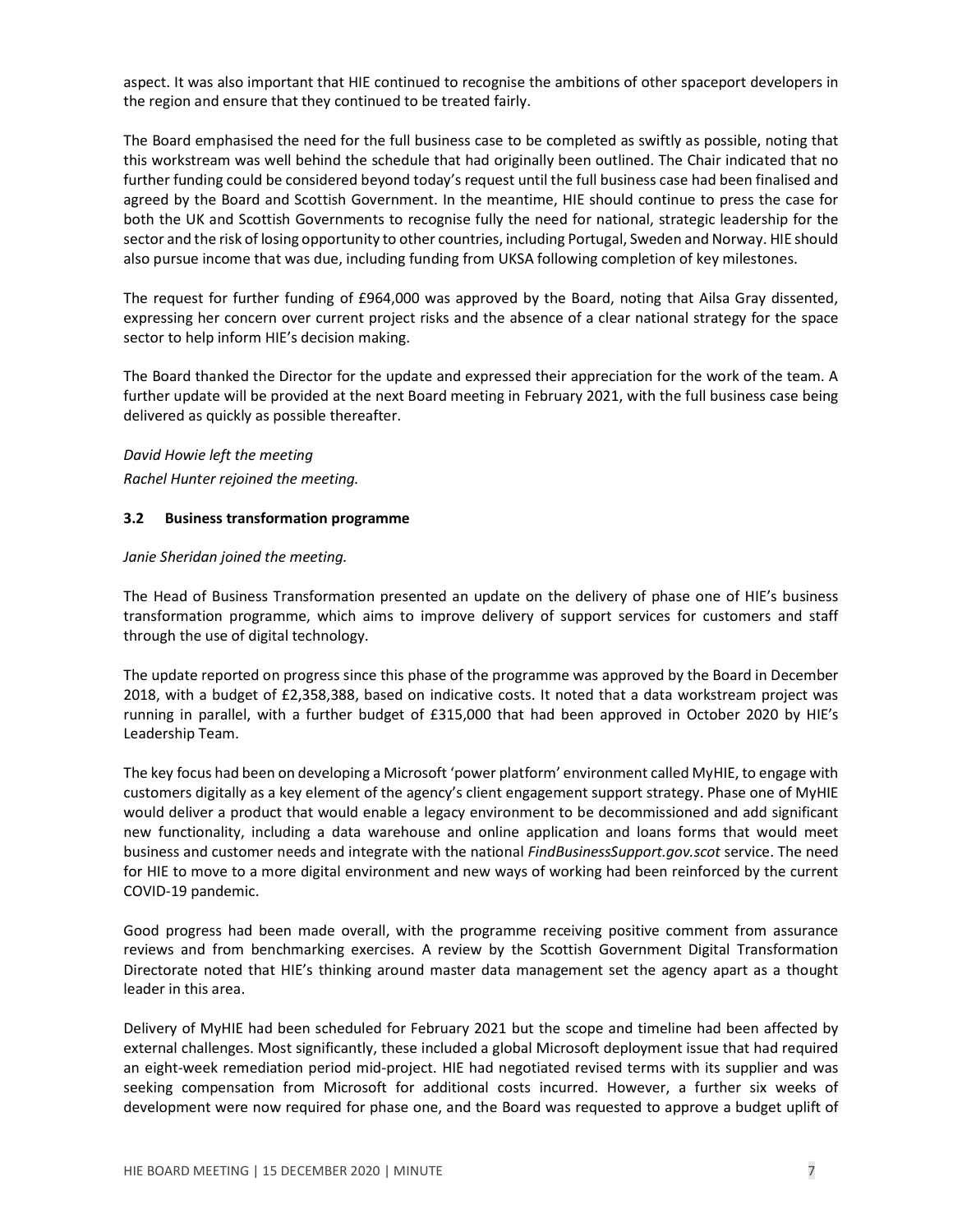£200,000 capital expenditure to cover this work. It was also proposed to extend the go-live date to 31 May 2021 to avoid year-end pressures and allow more time for organisational input and engagement.

As a benefit, some functionality that had initially been included in phase two could now be accelerated and included within phase one, providing an enhanced user experience. This included integration with the HIE website and other systems used by HIE (Outlook and Objective), document generation and enhanced usability. It was noted that HIE's Leadership Team had delegated authority to approve this element of the programme.

The Board welcomed the update and thanked the team for the progress achieved. The request for an additional £200,000 to enable completion of phase one by May 2021 was approved.

Janie Sheridan left the meeting.

## 3.3 Digital grants

#### Freda Newton and Calum Ross left the meeting.

The Director of Business Growth presented a project amendment request, recommending Board approval for the further expansion of HIE's digital enablement grant scheme. This had been introduced as a pilot in August 2020 as part of the agency's response to the challenges presented by the COVID-19 pandemic. It aimed to help businesses and organisations use digital technologies to stay in business, find new customers, sell more products online, improve ecommerce capability and diversify, retrain, retain and employ staff.

Set up to provide grant funding of 75% towards eligible project costs of £25,000 to approximately 50 Highlands and Islands businesses and organisations, the scheme had generated a high level of demand and was expanded in November to reach an additional 100 projects with a new total budget of £1.79m.

Following this, the Scottish Government had announced an additional £800,000 to meet demand from existing applicants and support a further 30 projects. This would take the total project budget to £2.59m. More than 270 enquires had been received and 142 projects approved. It was not proposed to re-open the scheme to new applicants at this time due to the limited funds available

This further expansion would enable HIE to support the delivery of 180 digital enablement projects across the Highlands and Islands, leveraging private sector investment of more than £1.45m and benefiting both local communities and the wider regional economy. A review of the digital grant scheme will be undertaken on completion to capture impacts and make recommendations for future initiatives.

The Board approved the project amendment request and the Chair expressed thanks to HIE Senior Development Manager Theresa Swayne who had initiated the project.

Freda Newton and Calum Ross rejoined the meeting.

# 4 UPDATES CUNNTASAN AS ÙR

## 4.1 Space programme

Note: This item was taken out of sequence, immediately before item 3.1, Space Hub Sutherland.

Rachel Hunter and David Oxley left the meeting while this item was considered.

The Director of Strategy and Regional Economy presented an overview of Scotland's space sector, with particular focus on the potential for the Highlands and Islands to play a key role in delivering regional and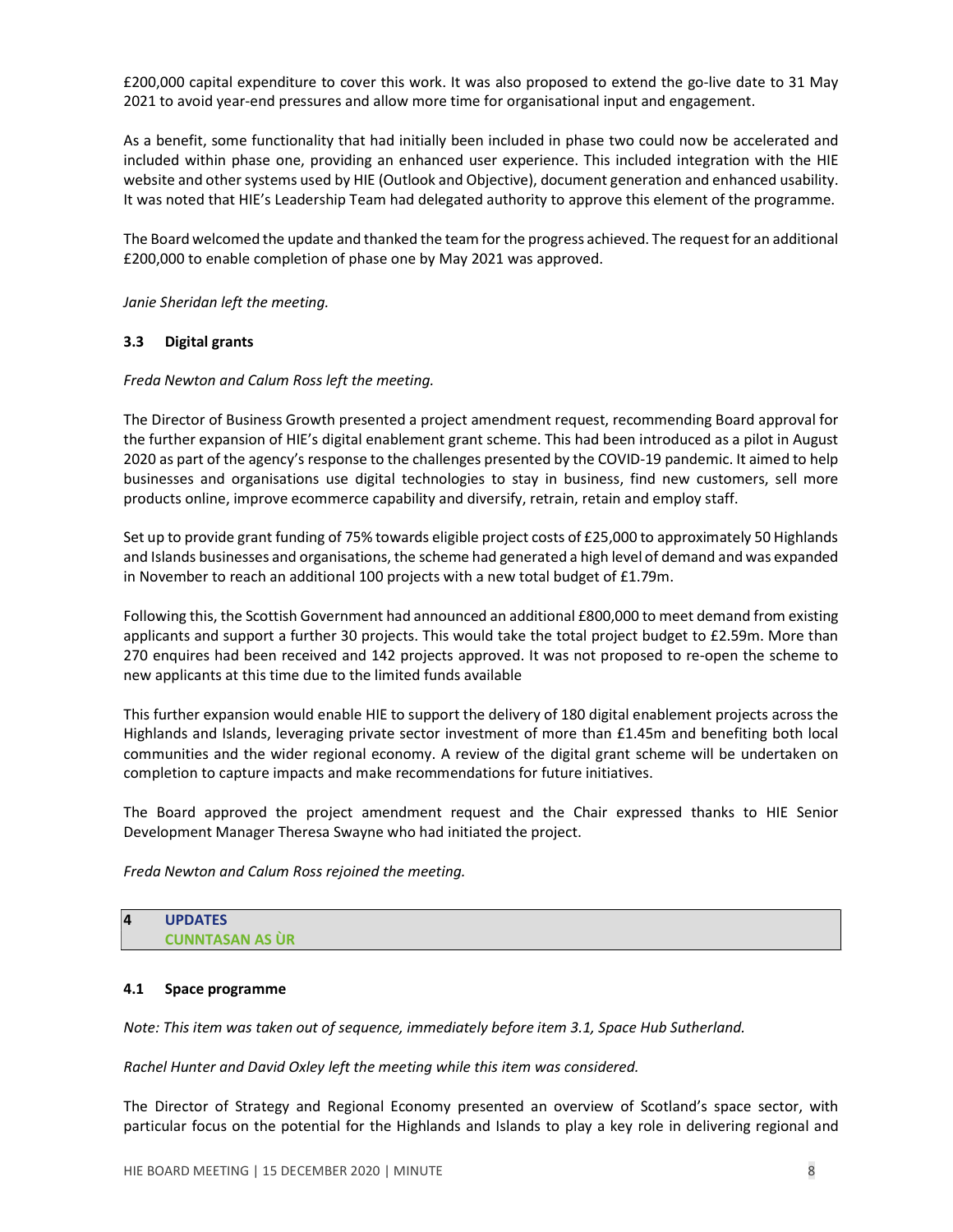national benefit. The presentation drew on findings from an in-depth review of the sector that HIE had commissioned from consultants RSM UK and SpaceTec Partners and which was nearing conclusion.

[Sentence removed in the interests of the effective conduct of public affairs.] Plans for vertical launch spaceports were currently at different stages of development for Sutherland, Uist and Unst, and horizontal launch sites proposed for Machrihanish and Prestwick in Scotland and for Cornwall and Snowdonia in England and Wales.

At a strategic level, the UK would compete internationally with other European countries, particularly Norway and Sweden, both of which were rapidly developing their capability and planning to begin launches in 2022. The market opportunity was therefore timebound, but hugely significant, with the development of launch sites having the potential to stimulate wider opportunities, including launch vehicle and satellite manufacturing and downstream activities such as data capture and analysis.

HIE was playing a significant role in growing the sector, including taking forward plans at its own hand to develop Space Hub Sutherland. However, maximising these opportunities over the coming years would require national strategic leadership and a scale of investment that was beyond the agency's resources. Accordingly, the agency was engaged in discussions at senior level with Scottish and UK Government ministers and officials, and with the UK Space Agency. A briefing document was being prepared for submission to the Scottish Government, and would include input from Scottish Enterprise.

The Board welcomed the update and strongly endorsed the need for national strategic leadership to capture and develop economic opportunities for Scotland and the UK. Members expressed the view that lessons should be learned from the wind energy sector, where other countries had been able to take an early lead and outperform the UK.

In discussion, it was noted that the main opportunity came from the potential to attract vehicle manufacturers that could benefit from being located close to launch sites, and that companies involved in this activity would be making key decisions on investments and locations over the coming 12 to 18 months. Regarding timescales, the director explained that delays to UK projects could result in a loss of international 'first mover advantage' which would reduce the scale of opportunity for sectoral growth in Scotland.

The Board thanked the Director for his update.

## 4.2 Cairngorm

## Elaine Hanton and Dave MacLeod joined the meeting.

The Interim Project Lead – Cairngorm and the Head of Property and Infrastructure presented the latest in a series of updates on matters related to Cairngorm, including progress of funicular strengthening works, HIE subsidiary Cairngorm Mountain (Scotland) Ltd (CMSL), communications and stakeholder engagement, and legacy legal cases. The Board were also asked to endorse the Cairngorm masterplan, subject to proofreading and final revisions, which was included in the meeting papers. If the Board were content, the masterplan would be finalised for submission to the Cairngorms National Park Authority in the New Year.

Funicular strengthening works had begun on schedule on 2 November and had paused for winter on 4 December, with a view to resuming in April 2021. Good progress had been made, with excavation carried out around five piers ( 49 – 53) and new concrete poured successfully. Challenges included the presence of mains electrical cables at very shallow depth and inaccuracies in cable location maps – matters that had been raised with the utility provider SSEN. Both CMSL and HIE's Ecological Clerk of Works had stressed the importance of full compliance with planning conditions and respect for the mountain environment. During winter, design work will be completed, materials ordered and cable issues resolved.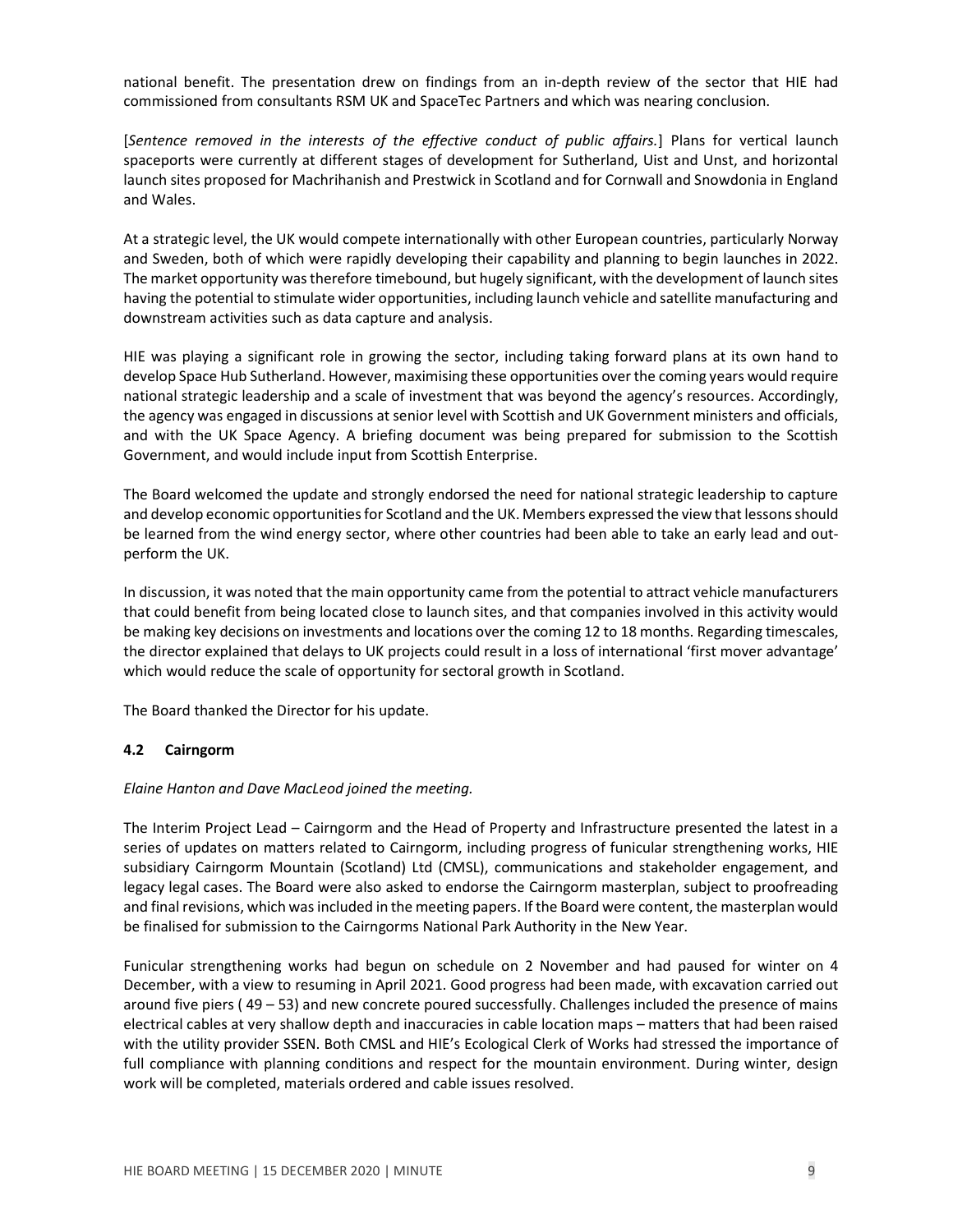CMSL had concluded its first set of audited accounts on 20 November, covering two exceptionally challenging winter seasons, and these were now available through Companies House. HIE's representative on the company board had stepped down due to pressure of other work priorities. It was not intended to appoint a replacement at this time, but HIE staff would continue to attend CMSL board meetings and the position would be kept under review. The secondment of a member of HIE staff as interim chief executive had proven very successful and had been extended until the end of February 2021 while future options were reviewed. CMSL's key performance indicators had also been revised.

The company was currently focused on plans for winter sports opening, which would take place on 19 December. In addition to meeting COVID-19 security requirements, CMSL staff had been working with other mountain resorts and Snowsport Scotland on joint marketing and had put arrangements in place to book ski hire equipment online, with collection and drop-off available off-site at Rothiemurchus Estate. The snow factory was working very well and ground smoothing had been completed on the beginner slope. A pop-up catering offer would reduce pressure on the Day Lodge and assist compliance with COVID-19 guidance.

Sections of the ring main on the Ciste side of the mountain had become exposed following heavy rain and wind and were currently protected with sandbags. SSEN had committed to replacing the ring main and hoped to start works in the spring, although this depends on completing design work and securing consents. SSEN has also agreed to meet HIE and CMSL regularly to progress this issue and ensure public safety.

CMSL had indicated strongly that its key investment priority for the coming year is the Ptarmigan building, which requires repairs, maintenance and upgrading as well as improvements to enable better management and flow of visitors. Proposals are being developed for consideration by HIE.

Legal claims processes concerning the original contractor / design team and guarantees provided by the parent company of the previous operator and its principal shareholder remained ongoing.

The update also included a high level, draft strategy for improved stakeholder engagement and communications, which was recognised as being particularly important to demonstrate openness and build confidence in Cairngorm as a well-managed resort generating wider economic benefits.

The Board discussed these matters in detail. In response to a question on the visitor management plan, it was noted that environmental protection would always remain a priority and that any further amendments to the plan would require careful consideration by all relevant partners.

The update was welcomed and the Board endorsed the masterplan, subject to final proofreading and editing. The Chair thanked the presenters and the wider Cairngorm team for the progress made to deliver a highly challenging and important project.

Elaine Hanton and Dave MacLeod left the meeting.

## 4.3 [Section removed in the interests of the effective conduct of public affairs.]

## 4.4 BiFab and CS Wind

Morag Goodfellow joined the meeting.

The Director of Business Growth presented an overview and update following the mothballing of two renewable energy manufacturing facilities – BiFab in Arnish, Stornoway, and CS Wind UK's operations in Machrihanish, Argyll. Both facilities are leased by HIE to the two companies.

With BiFab having recently gone into administration, HIE staff were exploring all potential options for Arnish, which remains a prime location for renewables and other activities, with excellent natural assets along with specialist equipment and fabrication facilities. HIE had briefed the Scottish Government and administrators,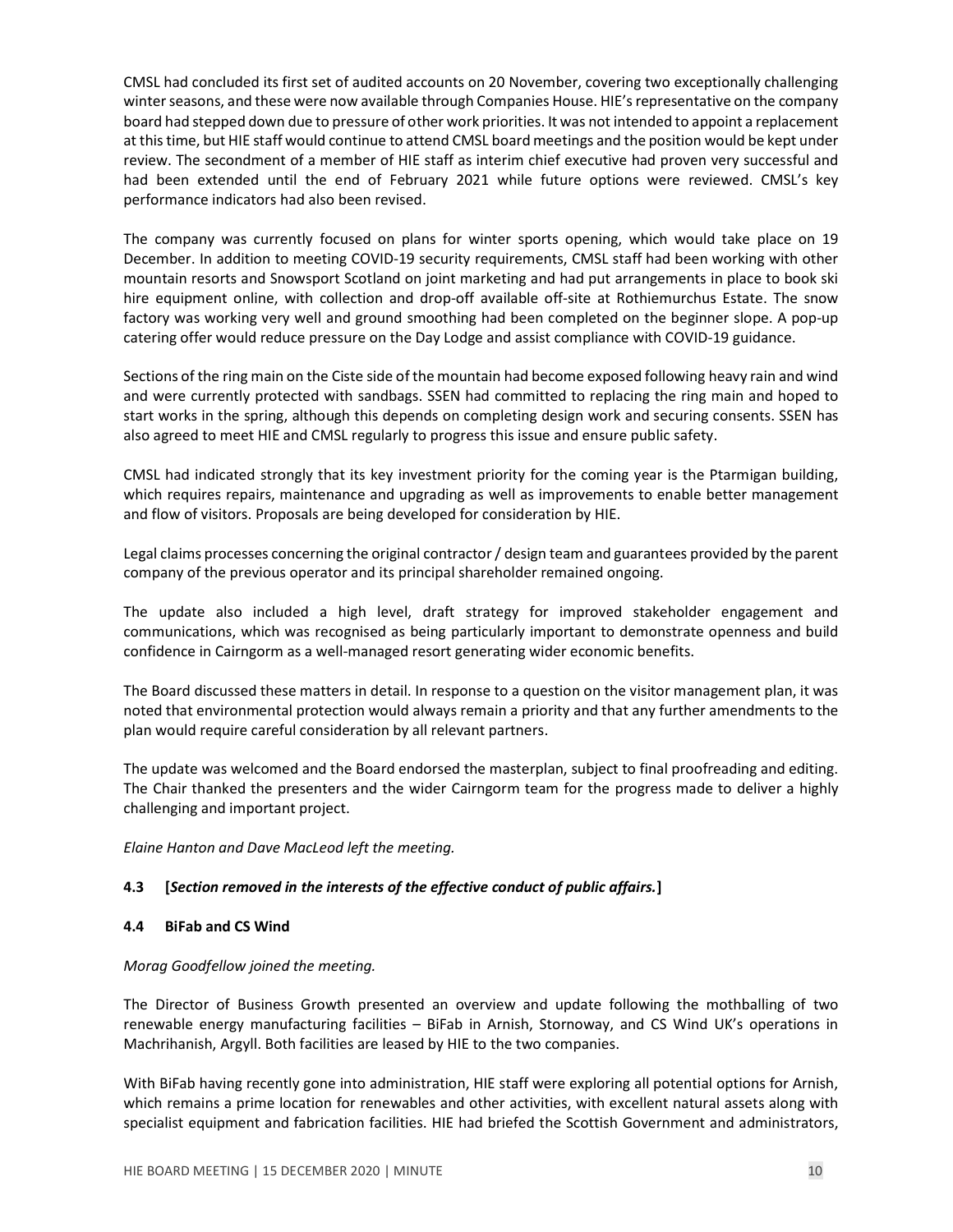and was focused on securing year-round economic activity generating long-term, sustainable employment, including opportunities beyond the renewable energy sector. HIE staff were also in contact with Scottish Enterprise, given BiFab's involvement in two fabrication yards in Fife.

The Area Manager, Argyll, outlined the latest position concerning tower manufacturer CS Wind, including legal action that had prevented the company from removing plant or equipment and sought to protect a 2017 legal undertaking on HIE grant assistance of £2.8m. A succession of court decisions had found in HIE's favour and a further hearing is expected to be held in January 2021. HIE remained in dialogue with CS Wind, with the company continuing to state that it was seeking new orders. At the same time, staff are developing proposition materials for the site and seeking alternative users as part of a wider Kintyre marketing effort.

HIE was establishing an internal working group to ensure alignment of approach to Arnish and Machrihanish, and will continue to engage with the Scottish Government, the companies and other parties interested in the facilities. Alternative options will be pursued for both sites, both within the energy sector and other areas of activity.

The Board noted the present situation and endorsed the approach being taken.

Morag Goodfellow left the meeting.

#### 4.5 Brexit

The Director of Strategy and Regional Economy provided an update on the UK's exit from the European Union. With the end of the present transition period approaching on 31 December 2020, there was still considerable uncertainty regarding a potential trade deal between the UK and the EU and on matters concerning the future of State Aid.

In discussion, the Board highlighted the potential for matters outside of HIE's direct remit, such as higher tariffs on sheep exports, to have a significant negative impact on the rural economy. It would be important for HIE to be aware of such issues and continue to provide briefing to the Cabinet Secretary for Rural Economy and Tourism.

The update also outlined arrangements to ensure appropriate levels of staff cover between HIE, Scottish Government and partner agencies to respond to any urgent issues relating to Brexit that may emerge over the coming holiday season. The Board noted this and thanked staff for their willingness to work over a holiday period if required.

5 ITEMS FOR INFORMATION CUSPAIREAN AIRSON FIOSRACHADH

## 5.1 HIE publications scheme: quarterly approvals April – June 2020

The report was noted and will be published on the HIE website.

## 5.2 HIE Business Panel survey findings

The Board noted the findings of the latest Business Panel survey, which provided valuable insights on the impacts of COVID-19 and Brexit on companies across the region, including on confidence levels.

#### 5.3 Performance summary update

The Board welcomed the update.